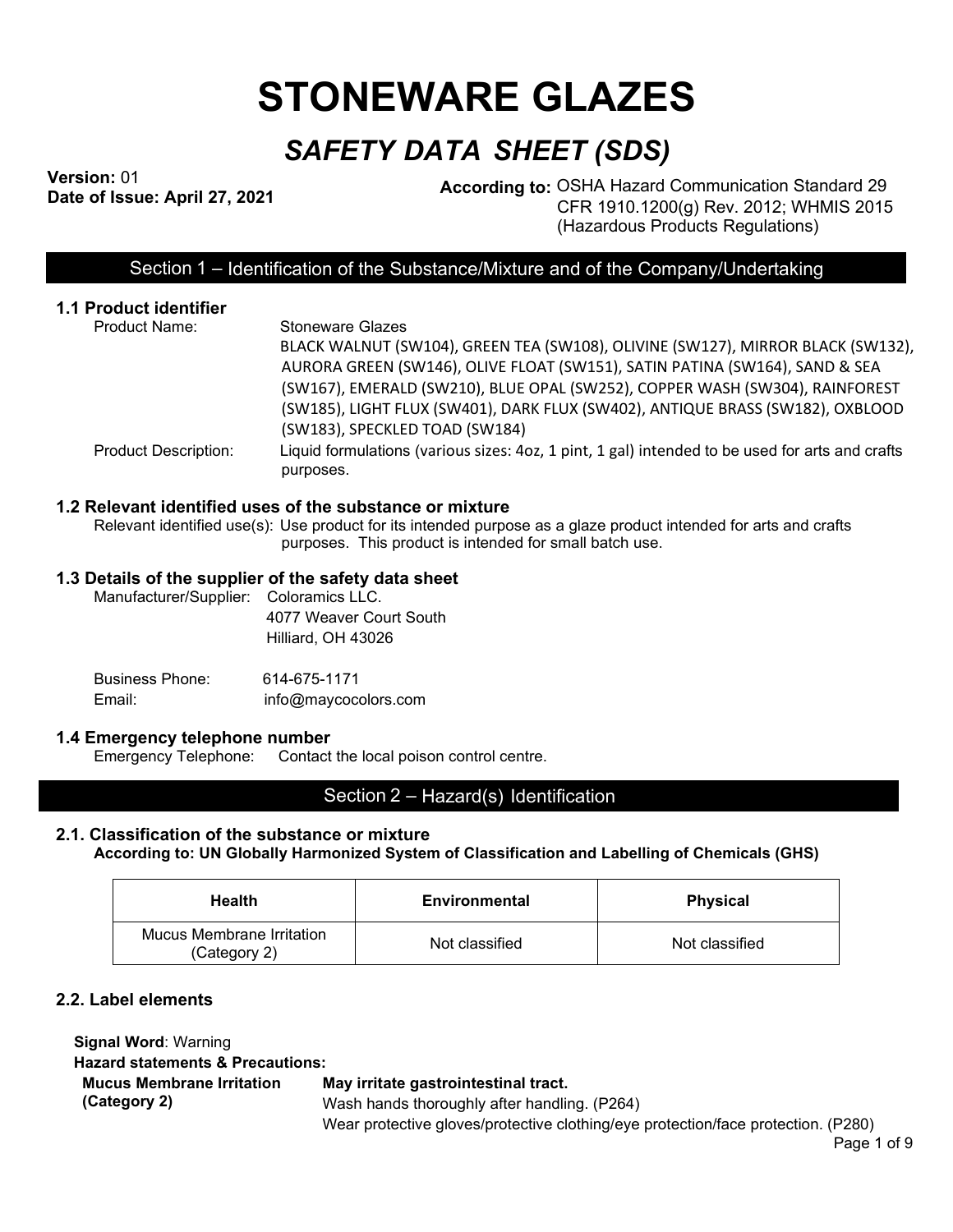IF ON SKIN: wash with plenty of water. (P302+P352) Specific treatment: see a medical professional. (P321) IF GASTROINTESTINAL irritation occurs: Get medical advice/attention. (P332+P313) Take off contaminated clothing. (P362) Do not induce vomiting. (P331) If swallowed, call a Poison Control Centre or doctor immediately (P301+P310).

#### **2.3. Other hazards**

• Mechanical irritation of the eyes and respiratory system may occur following exposure dusts, mists or spray.

| Section 3 – Composition / Information on Ingredients <sup>a</sup> |            |                   |                 |  |
|-------------------------------------------------------------------|------------|-------------------|-----------------|--|
| <b>Mixture</b>                                                    |            |                   |                 |  |
| <b>Chemical Name</b>                                              | CAS No.    | <b>EINECS No.</b> | % Weight        |  |
| Quartz (crystalline silica) b                                     | 14808-60-7 | 238-878-4         | up to 27.28554% |  |
| Cupric oxide b                                                    | 1317-38-0  | 215-269-1         | up to 3.73133%  |  |
| Cobalt oxide advanced grade b                                     | 1307-96-6  | 215-154-6         | up to 1.83898%  |  |
| Cobalt oxide b                                                    | 1308-06-1  | 215-157-2         | up to 6.00000%  |  |
| Titanium dioxide b                                                | 13463-67-7 | 236-675-5         | up to 0.91380%  |  |
| Zinc oxide b                                                      | 1314-13-2  | 215-222-5         | up to 3.80000%  |  |
| Manganese dioxide ( $MnO2$ ) <sup>b</sup>                         | 1313-13-9  | 215-202-6         | up to 21.19%    |  |

<sup>a</sup> The remaining ingredients in the product are either considered non-hazardous or their concentrations in the product are below their respective GHS cut-off values/concentration limits and were therefore not disclosed in the SDS.  $b$  Concentrations are calculated as a maximum across all colors, rather than by color.

#### Section 4 – First Aid Measures

#### **4.1 Description of first aid measures**

**Eye contact:** No specific first aid measures are required. As a precaution, remove contact lenses, if worn, and immediately flush eyes with water. Seek medical attention if in doubt.

**Skin contact:** IF ON SKIN: wash with plenty of water. If skin irritation or rash occurs get medical attention. Launder contaminated clothing before reuse.

**Inhalation:** No specific first aid measures are required. If breathing is difficult, remove victim to fresh air and keep at rest in a position comfortable for breathing. Call a POISON CENTER or doctor if you feel unwell.

**Ingestion:** IF GASTROINTESTINAL irritation occurs: Get medical advice/attention. Rinse mouth with water. Do not induce vomiting. Never give anything by mouth to an unconscious person. Seek medical attention if in doubt.

#### **4.2 Most important symptoms and effects, both acute and delayed**

• Refer to **Section 11** - Toxicological Information.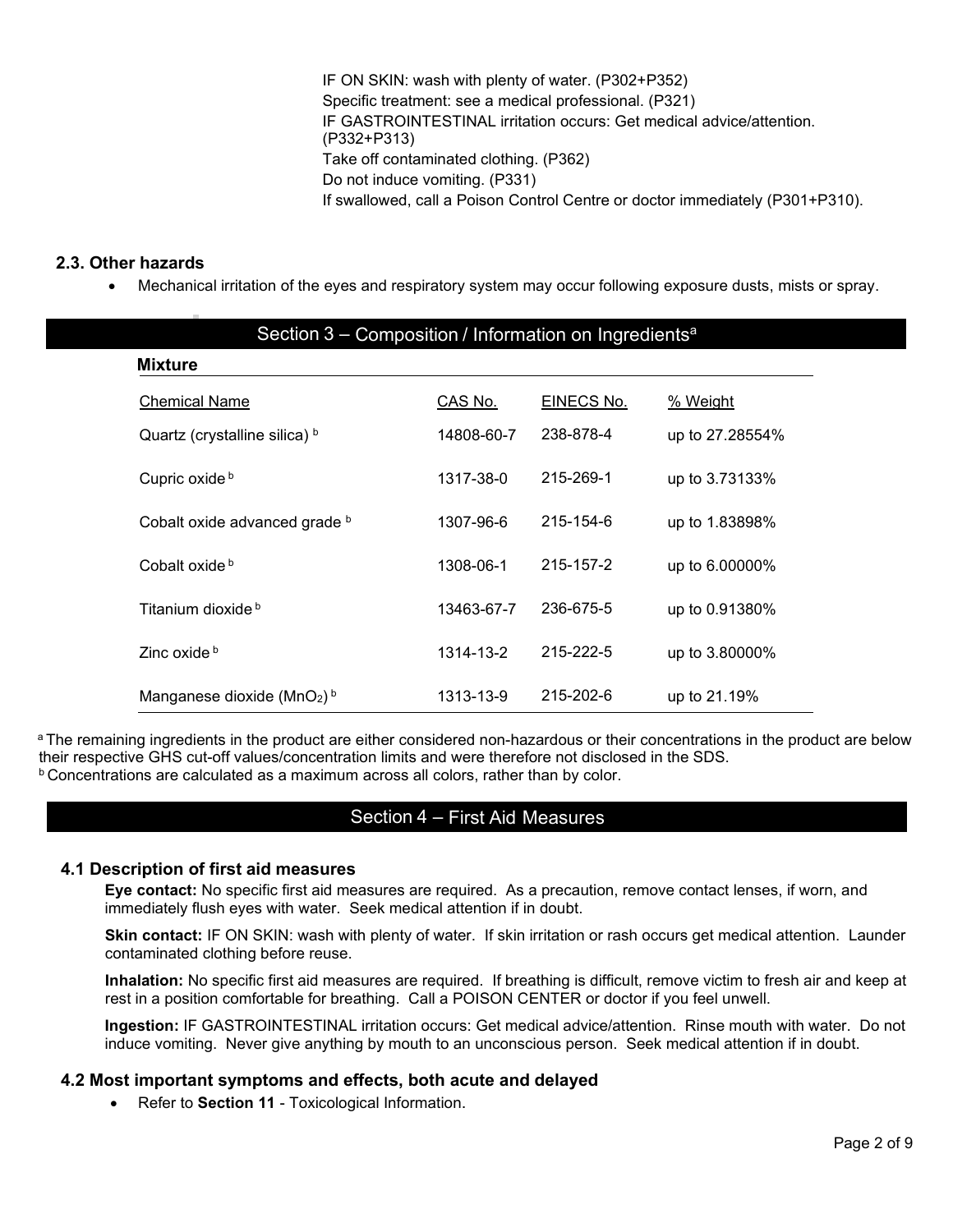#### **4.3 Indication of any immediate medical attention and special treatment needed**

• Not required.

#### Section 5 – Fire Fighting Measures

#### **5.1 Extinguishing media**

**Suitable Extinguishing Media:** Use extinguishing media suitable for surrounding area if material is involved in a fire (e.g., water fog, water spray, foam, dry chemical or carbon dioxide). **Unsuitable Extinguishing Media:** None known.

#### **5.2 Special hazards arising from the substance or mixture**

**Unusual Fire and Explosion Hazards:** Container may rupture on heating. See also **Section 10** - Stability and Reactivity.

#### **5.3 Advice for firefighters**

• Wear a self-contained breathing apparatus.

#### Section 6 – Accidental Release Measures

#### **6.1 Personal precautions, protective equipment (PPE) and emergency procedures Personal Precautions:** Avoid dust formation. Ventilate area if spilled in confined space or other poorly ventilated areas. Observe PPE advice in **Section 8** – Exposure Controls/Personal Protection.

**Emergency Procedures:** Evacuate personnel to safe areas.

#### **6.2 Environmental precautions:**

• Prevent entry and contact with soil, drains, sewers, and waterways. Inform relevant local/regional/national/international authorities. Prevent further leakage or spillage if it is safe to do so.

#### **6.3 Methods and material for containment and cleaning up**

**Containment/Clean-up Measures:** Contain spill if safe to do so. Use an inert material to collect spilled product. Keep wet. Dispose of contents/container in accordance with local/regional/national/international regulations.

#### **6.4 Reference to other sections**

• Refer to **Section 8** - Exposure Controls/Personal Protection and **Section 13** – Disposal Considerations.

#### Section 7– Handling and Storage

#### **7.1 Precautions for safe handling**

- Avoid contact with skin and eyes. Avoid generation of dust, mist or spray. Provide adequate ventilation. Observe good industrial hygiene practices. When using do not eat, drink or smoke. Wear appropriate personal protective equipment. Keep containers closed and locked away in a well-ventilated space when not in use. Wash thoroughly after handling. Launder contaminated clothing before reuse.
- Refer to **Section 8** Exposure Controls/Personal Protection

#### **7.2 Conditions for safe storage, including any incompatibilities**

• Keep from freezing. Do not store in open, unlabeled or mislabeled containers. Keep container tightly closed and dry. Store away from incompatible materials. See **Section 10** for incompatible materials.

#### **7.3 Specific end use(s)**

• Refer to **Section 1.2** - Relevant identified uses.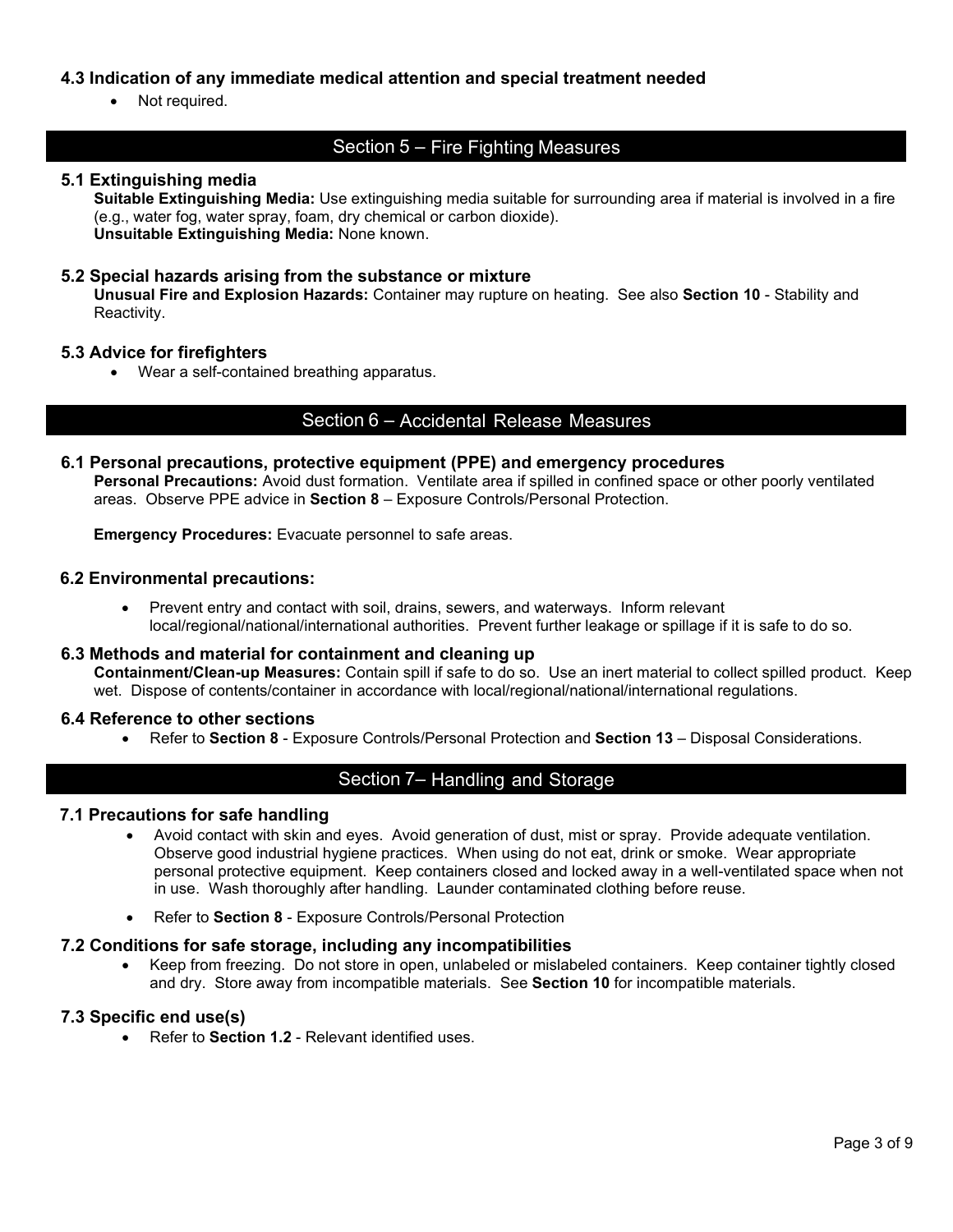#### **8.1 Control Parameters:**

**Occupational exposure limits:** 

| <b>Chemical Name</b>                                                    | <b>CAS No.</b>           | <b>ACGIH TLVs</b><br>TWA ( $mg/m3$ ) | <b>OSHA PELS</b><br>TWA (mg/m <sup>3</sup> )  | <b>NIOSH RELS</b><br>TWA (mg/m <sup>3</sup> ) | <b>DFG MAK TWA</b><br>(mg/m <sup>3</sup> ) |
|-------------------------------------------------------------------------|--------------------------|--------------------------------------|-----------------------------------------------|-----------------------------------------------|--------------------------------------------|
| Quartz<br>(crystalline silica)                                          | 14808-60-7               | 0.025                                | 0.05                                          | 0.05                                          | Not applicable                             |
| Cuperic oxide                                                           | 1317-38-0                | Not applicable                       | Not applicable                                | Not applicable                                | 0.01                                       |
| Cobalt (II, III) oxide<br>(cobalt and<br>inorganic<br>compounds, as Co) | 1307-96-6 /<br>1308-06-1 | 0.02                                 | 0.1                                           | 0.05                                          | Not applicable                             |
| Titanium dioxide                                                        | 13463-67-7               | 10                                   | 15                                            | Not applicable                                | Not applicable                             |
| Zinc oxide                                                              | 1314-13-2                | $\overline{2}$                       | 15 (total dust)<br>5 (respirable<br>fraction) | 5 (dust only)                                 | 0.1 (respirable)                           |
| Manganese dioxide<br>$(MnO2)$ (inorganic<br>compounds, as Mn)           | 1313-13-9                | 0.02                                 | Not applicable                                |                                               | 0.2                                        |

#### **8.2 Exposure Controls: Appropriate engineering controls**

• No special requirements under ordinary conditions of use and with adequate ventilation. Mechanical ventilation or local exhaust ventilation may be required. In case of dust, mist or spray formation use a respirator with an approved filter.

#### **8.3 Personal Protective Equipment**

Note: Consider the concentration and amount of product at the workplace when selecting PPE. Use protective equipment as required.

| <b>Respiratory:</b>              | Use appropriate respiratory protection when handling to minimize exposure to dust, spray or mist.<br>Consult with an industrial hygienist to determine the appropriate respiratory protection for your<br>specific use of this material. A respiratory protection program compliant with all applicable<br>regulations must be followed whenever workplace conditions require the use of a respirator. |
|----------------------------------|--------------------------------------------------------------------------------------------------------------------------------------------------------------------------------------------------------------------------------------------------------------------------------------------------------------------------------------------------------------------------------------------------------|
| Eyes/Face:                       | If contact is likely, safety glasses with side shields are recommended. An eyewash bottle or<br>station should be available in the workplace. Wear a face shield if splash or spray is likely.                                                                                                                                                                                                         |
| Hands:                           | Use good industrial hygiene practices to avoid skin contact. If contact with the material may<br>occur, wear chemically protective gloves.                                                                                                                                                                                                                                                             |
| Body/Skin:                       | Wear chemically impervious gloves, coveralls, apron, boots as necessary to minimize contact.<br>Do not wear rings, watches or similar apparel that could entrap the material.                                                                                                                                                                                                                          |
| <b>Thermal Hazards:</b>          | None known.                                                                                                                                                                                                                                                                                                                                                                                            |
| Environmental<br><b>Exposure</b> | Not available.                                                                                                                                                                                                                                                                                                                                                                                         |
| <b>Controls:</b>                 | Not available.                                                                                                                                                                                                                                                                                                                                                                                         |
| <b>Hygiene</b><br>measures:      | Observe good industrial hygiene practices. Avoid contact with skin. Contaminated work clothing<br>should not be allowed out of the workplace and should be washed before reuse. When using the<br>product do not eat, drink or smoke.                                                                                                                                                                  |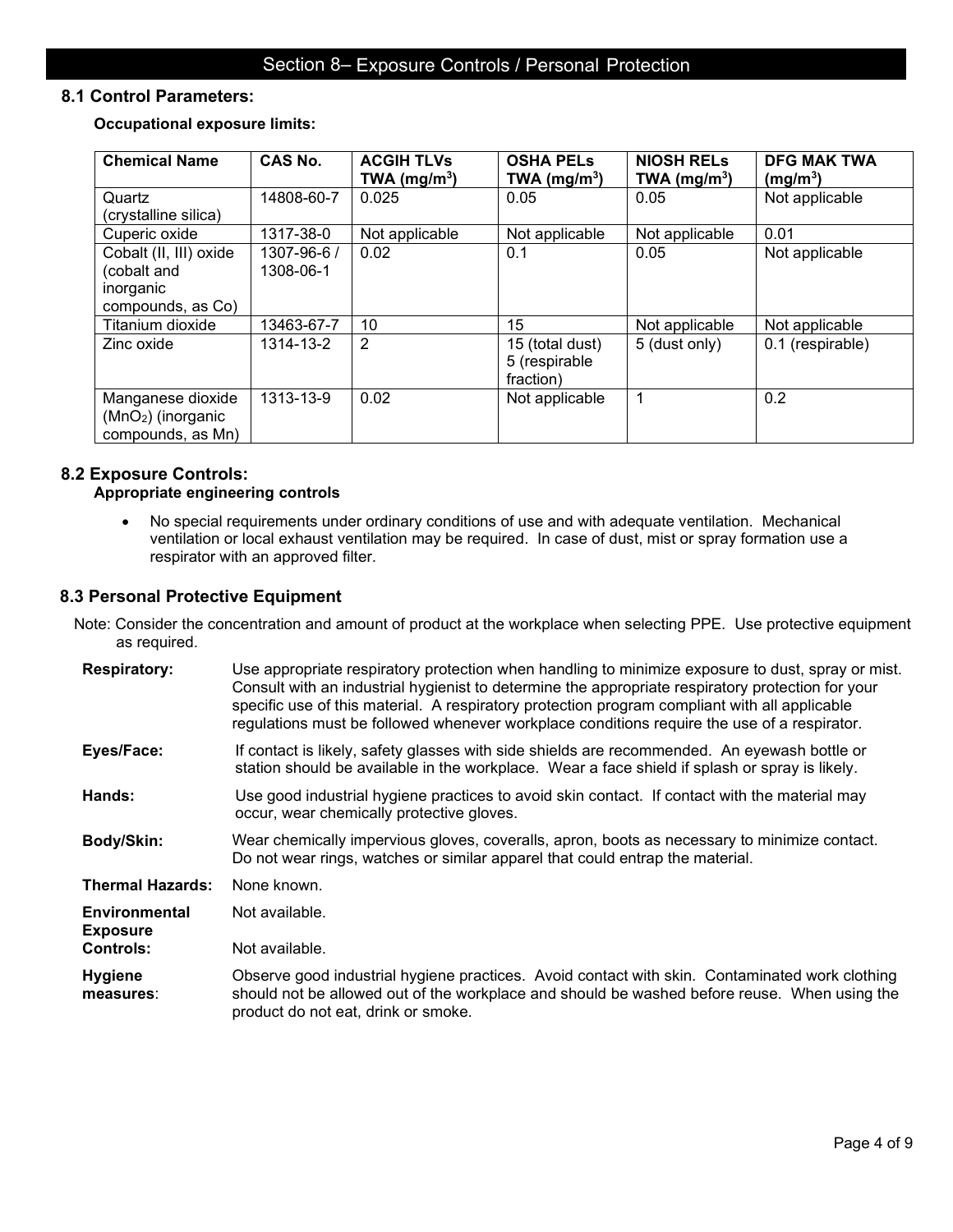#### **9.1 Information on basic physical and chemical properties**

Note: The data below are typical values and do not constitute a specification.

| Appearance:                             |                 |                                   |               |
|-----------------------------------------|-----------------|-----------------------------------|---------------|
| <b>Physical state:</b>                  | Liquid          | <b>Partition Coefficient</b>      |               |
| Form:                                   | Liquid          | n-octanol/water:                  | Not available |
| Color:                                  | See section 1.1 | Auto-ignition temperature:        | Not available |
| Odor:                                   | Not available   |                                   |               |
| Odor threshold:                         | Not available   | <b>Decomposition temperature:</b> | Not available |
| pH (as supplied):                       | 8               | <b>Dynamic viscosity:</b>         | Not available |
| Freezing point:                         | Not available   | <b>Molecular weight:</b>          | Not available |
| <b>Boiling point:</b>                   | Not available   | Taste:                            | Not available |
| Flash point:                            | Not available   | <b>Explosive properties:</b>      | Not available |
| <b>Evaporation rate:</b>                | Not available   | <b>Oxidizing properties:</b>      | Not available |
| <b>Flammability:</b>                    | Not available   | <b>Surface tension:</b>           | Not available |
| <b>Upper/lower explosive</b><br>limits: | Not available   | Gas group:                        | Not available |
| Vapor pressure:                         | Not available   | pH (as solution):                 | Not available |
| <b>Water solubility:</b>                | Not available   | VOC:                              | Not available |
| Solubility (other):                     | Not available   | Particle size range:              | Not available |
| Vapor density $(Air = 1)$ :             | Not available   | Specific gravity (Water = 1):     | Not available |
| <b>Relative density:</b>                | Not available   |                                   |               |

#### **9.2 Other information**

• No data available

### Section 10 – Stability and Reactivity

#### **10.1 Reactivity**

• No data available

#### **10.2 Chemical stability**

• This material is considered stable under normal handling and storage conditions.

#### **10.3 Possibility of hazardous reactions**

• None known

#### **10.4 Conditions to avoid**

• Keep away form heat, sparks, flame and other ignition sources.

#### **10.5 Incompatible materials**

- Strong acids
- Strong bases
- Strong oxidizing agents
- Strong reducing agents

#### **10.6 Hazardous decomposition products**

• Thermal decomposition or combustion may generate smoke, carbon monoxide, carbon dioxide, and other products of incomplete combustion. Irritating and toxic substances may be emitted upon combustion, burning, or decomposition of dry solids.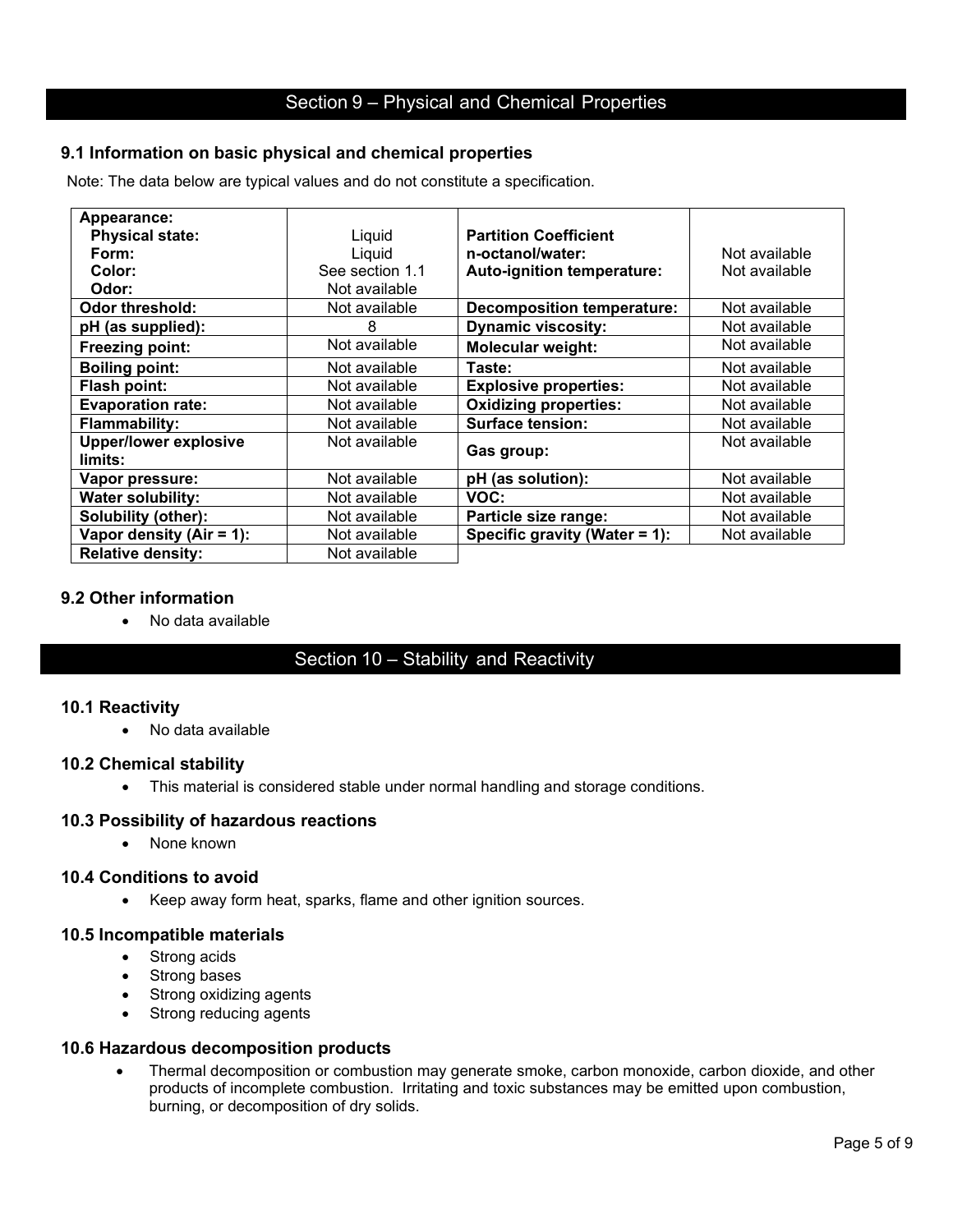### Section 11 – Toxicological Information

**Likely routes of exposure:** Skin/eye contact. **Potential signs and symptoms:** 

| <b>Acute oral toxicity:</b>                            | Manganese dioxide (MnO <sub>2</sub> ) (CAS No. 1313-13-9) has been classified for acute<br>oral toxicity (Category 4). The product is practically nontoxic based on available<br>data. The oral acute toxicity estimate (ATE) for the whole product is<br>>2000 mg/kg.                                                                  |
|--------------------------------------------------------|-----------------------------------------------------------------------------------------------------------------------------------------------------------------------------------------------------------------------------------------------------------------------------------------------------------------------------------------|
| <b>Acute dermal toxicity:</b>                          | The product is practically non-toxic based on available data.                                                                                                                                                                                                                                                                           |
| <b>Acute inhalation toxicity:</b>                      | Manganese dioxide (MnO <sub>2</sub> ) (CAS No. 1313-13-9) has been classified for acute<br>inhalation toxicity (Category 4). However, the product is practically non-toxic<br>based on available data.                                                                                                                                  |
| <b>Skin corrosion/irritation:</b>                      | The components in this product are not irritating to the skin based on animal<br>studies and available data. Wash thoroughly if on skin.                                                                                                                                                                                                |
| Serious eye damage/irritation:                         | The components in this product are not irritating to the eyes based on animal<br>studies and available data.                                                                                                                                                                                                                            |
| Respiratory or skin sensitization:                     | Cobalt oxide advanced grade (CAS No.1307-96-6), and cobalt oxide (CAS<br>No. 1308-06-1), have been classified for respiratory sensitization. No other<br>components in this product are sensitizing to the skin or respiratory system<br>based on available data.                                                                       |
| <b>Mutagenicity:</b>                                   | The components of this product are not classified with respect to mutagenicity by<br>the IARC, NTP, and ACGIH.                                                                                                                                                                                                                          |
| Carcinogenicity:                                       | Quartz (crystalline silica) (CAS No. 14808-60-7) is listed in Group 1 by IARC.<br>Quartz (crystalline silica) is listed as a carcinogen by NTP and ACGIH. Titanium<br>dioxide (CAS No. 13463-67-7) is listed in Group 2B by IARC. No other<br>components are classified with respect to carcinogenicity by the IARC, NTP, and<br>ACGIH. |
| <b>Reproductive Toxicity:</b>                          | The components in this product are not reproductive hazards based on available<br>information, human and/or animal studies.                                                                                                                                                                                                             |
| Specific target organ toxicity<br>(single exposure):   | Cupric oxide (CAS No. 1317-38-0) and zinc oxide (CAS No. 1314-13-2) have been<br>associated with mucus membrane irritation. The other components in this product<br>are not single exposure specific target organ toxicity hazards based on available<br>information, human and/or animal studies.                                      |
| Specific target organ toxicity<br>(repeated exposure): | Quartz (crystalline silica) (CAS No. 14808-60-7) has been classified as repeated<br>exposure specific target organ toxicity hazards. The other components in this<br>product are not repeated exposure specific target organ toxicity hazards based<br>on available information, human and/or animal studies.                           |
| <b>Aspiration hazard:</b>                              | The components of this product are not aspiration hazards based on available<br>information, human and/or animal studies.                                                                                                                                                                                                               |

#### **References:**

ECHA. 2021. REACH Registered Substances Database. International Agency for Research on Cancer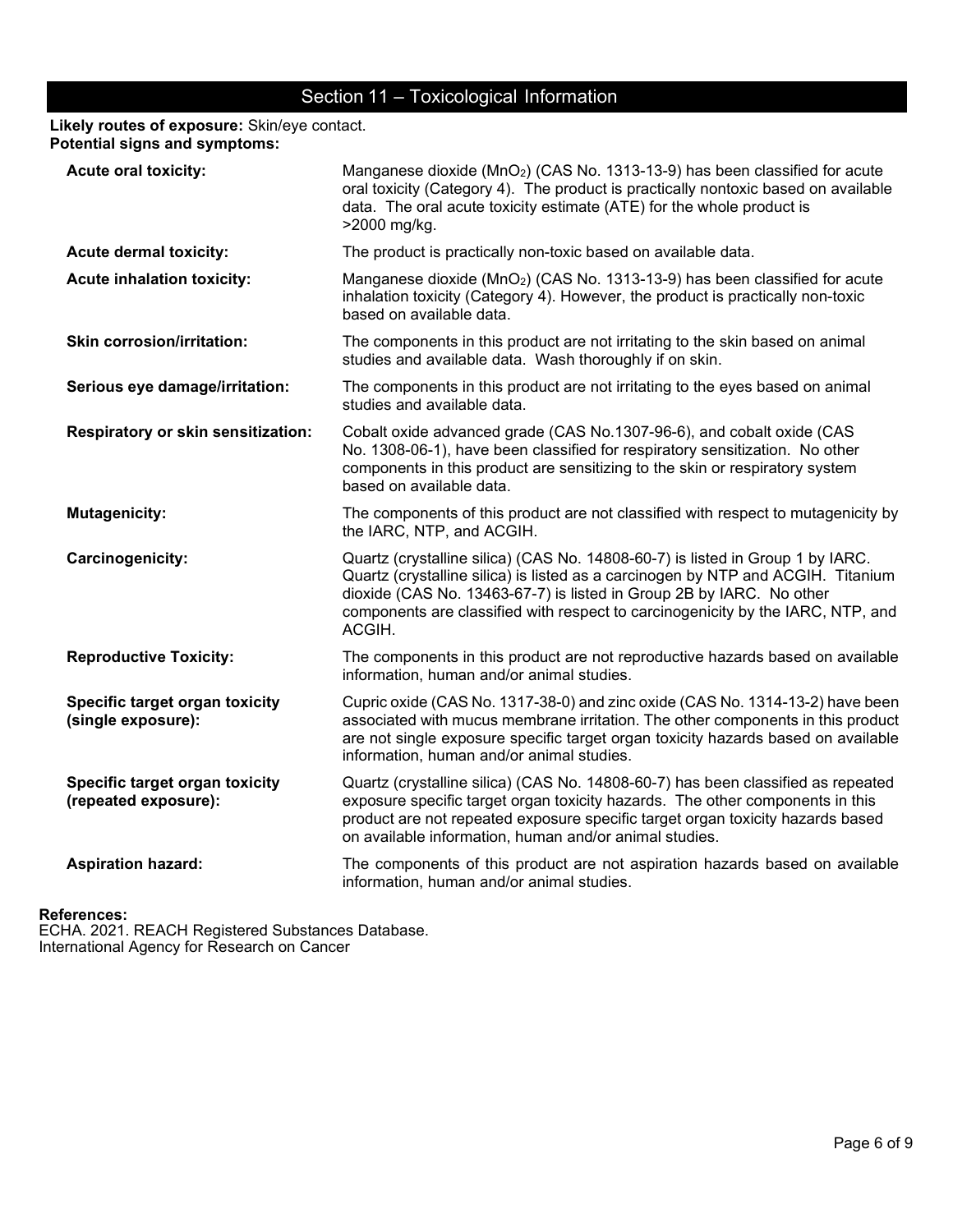#### Section 12 – Ecological Information

#### **12.1 Toxicity**

| <b>Chemical Name</b> | <b>CAS No.</b> | <b>Species</b>                         | <b>Result</b>                                                                             |
|----------------------|----------------|----------------------------------------|-------------------------------------------------------------------------------------------|
| Cobalt oxide         | 1307-96-6      | Oncorhynchus mykiss                    | $LC_{50} = 1.5 \text{ Co/L}$                                                              |
| advanced grade       |                | Ceriodaphnia dubia                     | $EC_{50} = 0.61$ mg/L                                                                     |
|                      |                | Lemna minor                            | $EC_{50} = 52$ ug/L                                                                       |
|                      |                | <b>Oncorrhynchus Mykiss</b>            | $LC_{50} = 0.169$ mg/L                                                                    |
| Zinc oxide           | 1314-13-2      | Ceriodaphnia dubia                     | EC <sub>50</sub> =0.147 mg Zn/L (geomean<br>value) at neutral/high pH and low<br>hardness |
|                      |                | Pseudokircherniella subcapitata        | LC <sub>50</sub> =0.042 mg Zn/L                                                           |
|                      |                | Oncorhynchus mykiss (rainbow<br>trout) | $LC_{50}$ = 1.51 mg/L (96-hour)                                                           |
| Cobalt oxide         | 1308-06-1      | Cladoceran (water flea)                | $LC_{50} = 0.61$ mg/L                                                                     |
|                      |                | Lemna minor (duckweed)                 | EC <sub>50</sub> = 0.1985 mg/L (7 days)                                                   |

#### **12.2 Persistence and degradability**

• No product data available.

#### **12.3 Bioaccumulative potential**

- Cobalt oxide advanced grade (CAS No. 1307-96-6) is not considered to biomagnify.
- Cobalt (II, III) oxide (CAS No. 1308-06-1) has a bioconcentration factor of 180 4000.
- Cupric oxide (CAS No. 1317-38-0) has no potential for bioaccumulation.

#### **12.4 Mobility in Soil**

- No data available
- Cupric oxide (CAS No. 1317-38-0) has a Kd soil: 2120 L/kg

#### **12.5 Results of PBT and vPvB assessment**

• No data available

#### **12.6 Other adverse effects**

• No further data available

#### Section 13 – Disposal Considerations

#### **13.1 Waste treatment methods**

**Preparing wastes for disposal:** Use product for its intended purpose or recycle if possible. Dispose of waste in accordance with local, regional, national, and/or international regulations. The empty container has residues which may exhibit hazards of the product.

**Contaminated Packaging:** Container packaging may exhibit hazards.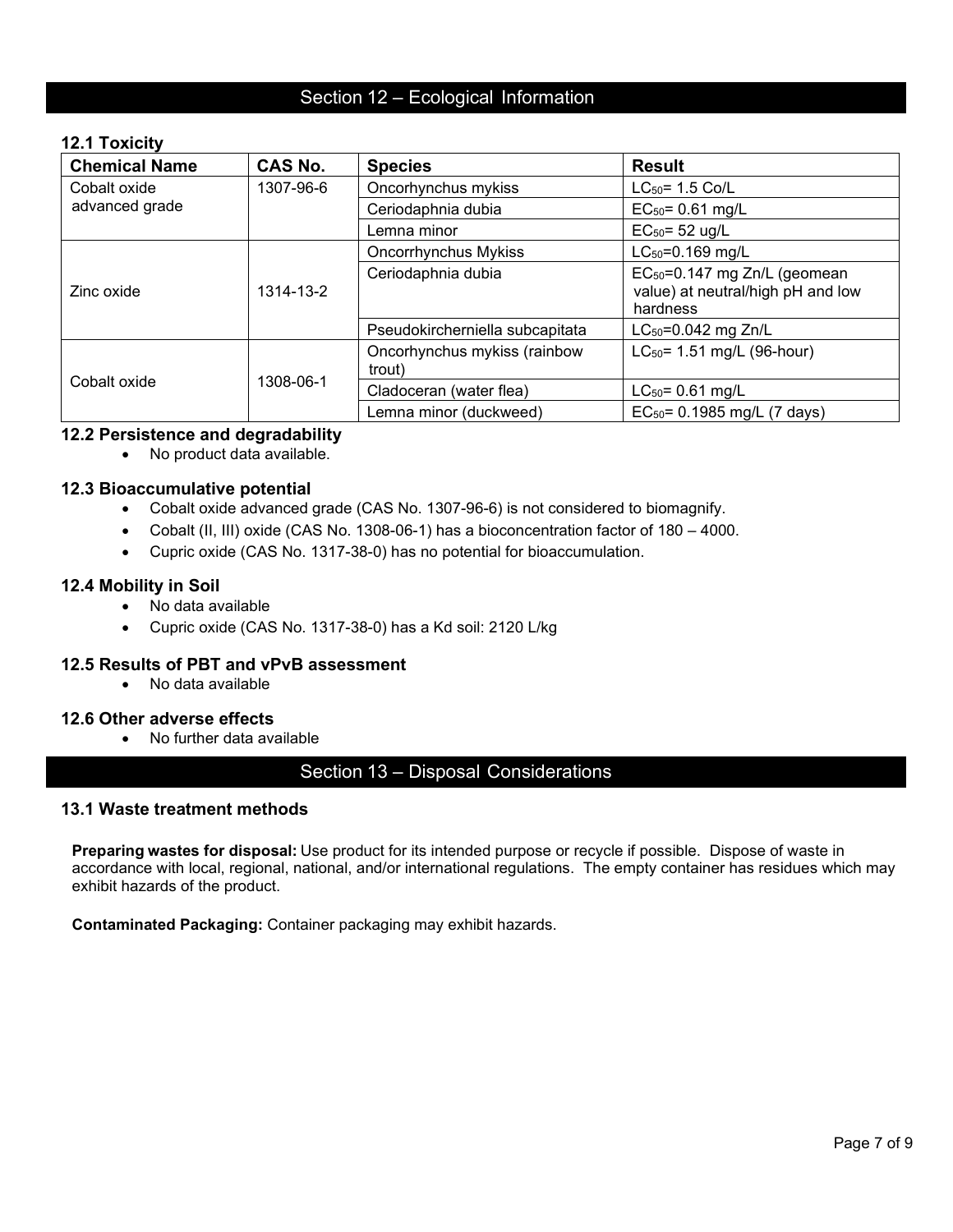#### Section 14 – Transport Information

Note: This product is not regulated as dangerous goods for transport. Review classification requirements before shipping materials at elevated temperatures.

| 14.1 UN number                    | Not regulated        | Not regulated | Not regulated |
|-----------------------------------|----------------------|---------------|---------------|
| 14.2 UN proper shipping name      | Not regulated        | Not regulated | Not regulated |
| 14.3 Transport hazard class(es)   | Not regulated        | Not regulated | Not regulated |
| 14.4 Packing group                | Not regulated        | Not regulated | Not regulated |
| <b>14.5 Environmental hazards</b> | None<br>None<br>None |               |               |
| 14.6 Special precautions for user | None                 |               |               |

#### Section 15 – Regulatory Information

#### **15.1 Safety, health and environmental regulations/legislation specific for the substance or mixture**

#### **United States**

*Federal Regulations:*

**Comprehensive Environmental Response and Liability Act of 1980 (CERCLA):**

**Clean Water Act (CWA):** No components in this product are listed as toxic pollutants.

**Clean Air Act (CAA):** No components in this product are listed under the CAA.

**Superfund Amendments and Reauthorization Act (SARA) Title III Information:**

**SARA 302 Components:** No components in this product are subject to reporting requirements of S.302.

**SARA 304 Emergency Release Notification:** None.

**SARA 311/312 Hazards:** None.

**SARA 313 Components:** Aluminum oxide (CAS No. 1344-28-1) is subject to reporting requirements of S.313. **Toxic Substances Control Act (TSCA):** All components are listed on the non-confidential TSCA inventory or are exempt.

#### *State Regulations:*

**California:** Quartz (crystalline silica) [(listed as silica, crystalline (airborne particles of respirable size)] and titanium dioxide (airborne, unbound particles of respirable size) are listed on the California Proposition 65 List, as chemicals known to the State of California to cause reproductive toxicity or cancer. The product is a liquid; therefore, the listed forms of quartz (crystalline silica) and titanium dioxide are not relevant for the product. No other components in this product are listed.

#### **Canada**

**CEPA DSL/NDSL:** The components of this product are included on the DSL or are exempt from DSL/NDSL requirements.

#### **International:**

**IARC:** Quartz (crystalline silica) (CAS No. 14808-60-7) is listed in Group 1. Titanium dioxide (CAS No. 13463-67-7) is listed in Group 2B. No other components of this product are classified with respect to carcinogenicity.

- **15.2 Chemical Safety Assessment**<br>• None available for the components in this product.
- Note: The information that was used to confirm the compliance status of this product may deviate from the chemical information shown in Section 3.